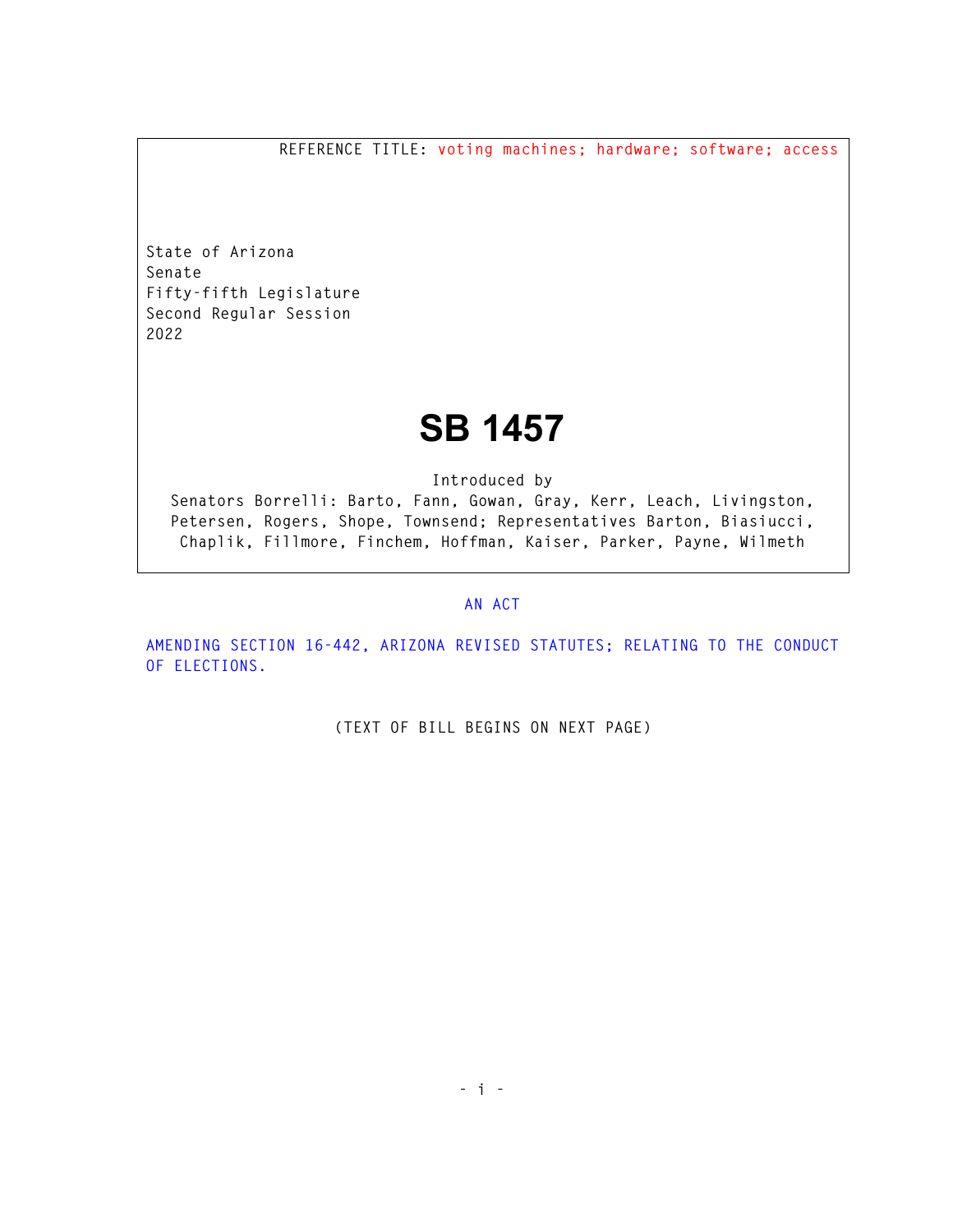**1 Be it enacted by the Legislature of the State of Arizona: 2 Section 1. Section 16-442, Arizona Revised Statutes, is amended to 3 read: 4 16-442. Committee approval; adoption of vote tabulating 5 equipment; experimental use; emergency 6 A. The secretary of state shall appoint a committee of three 7 persons, to consist of a member of the engineering college at one of the 8 universities, a member of the state bar of Arizona and one person familiar 9 with voting processes in the state, no NOT more than two of whom shall be 10 of the same political party, and at least one of whom shall have at least 11 five years of experience with and shall be able to render an opinion based 12 on knowledge of, training in or education in electronic voting systems, 13 procedures and security. The committee shall investigate and test the 14 various types of vote recording or tabulating machines or devices that may 15 be used under this article. The committee shall submit its** 

**16 recommendations to the secretary of state who shall make final adoption of 17 the type or types, make or makes, model or models to be certified for use 18 in this state. The committee shall serve without compensation.** 

**19 B. Machines or devices used at any election for federal, state or 20 county offices may only be certified for use in this state and may only be 21 used in this state if they comply with the help America vote act of 2002 22 and if those machines or devices have been tested and approved by a 23 laboratory that is accredited pursuant to the help America vote act of 24 2002.** 

**25 C. After consultation with the committee prescribed by subsection A 26 of this section, the secretary of state shall adopt standards that specify 27 the criteria for loss of certification for equipment that was used at any 28 election for federal, state or county offices and that was previously 29 certified for use in this state. On loss of certification, machines or 30 devices used at any election may not be used for any election for federal, 31 state or county offices in this state unless recertified for use in this 32 state.** 

**33 D. The secretary of state may revoke the certification of any 34 voting system or device for use in a federal, state or county election in 35 this state or may prohibit for up to five years the purchase, lease or use 36 of any voting system or device leased, installed or used by a person or 37 firm in connection with a federal, state or county election in this state, 38 or both, if either of the following occurs:** 

**39 1. The person or firm installs, uses or permits ALLOWS the use of a 40 voting system or device that is not certified for use or approved for 41 experimental use in this state pursuant to this section.** 

**42 2. The person or firm uses or includes hardware, firmware or 43 software in a version that is not certified for use or approved for 44 experimental use pursuant to this section in a certified voting system or 45 device.**